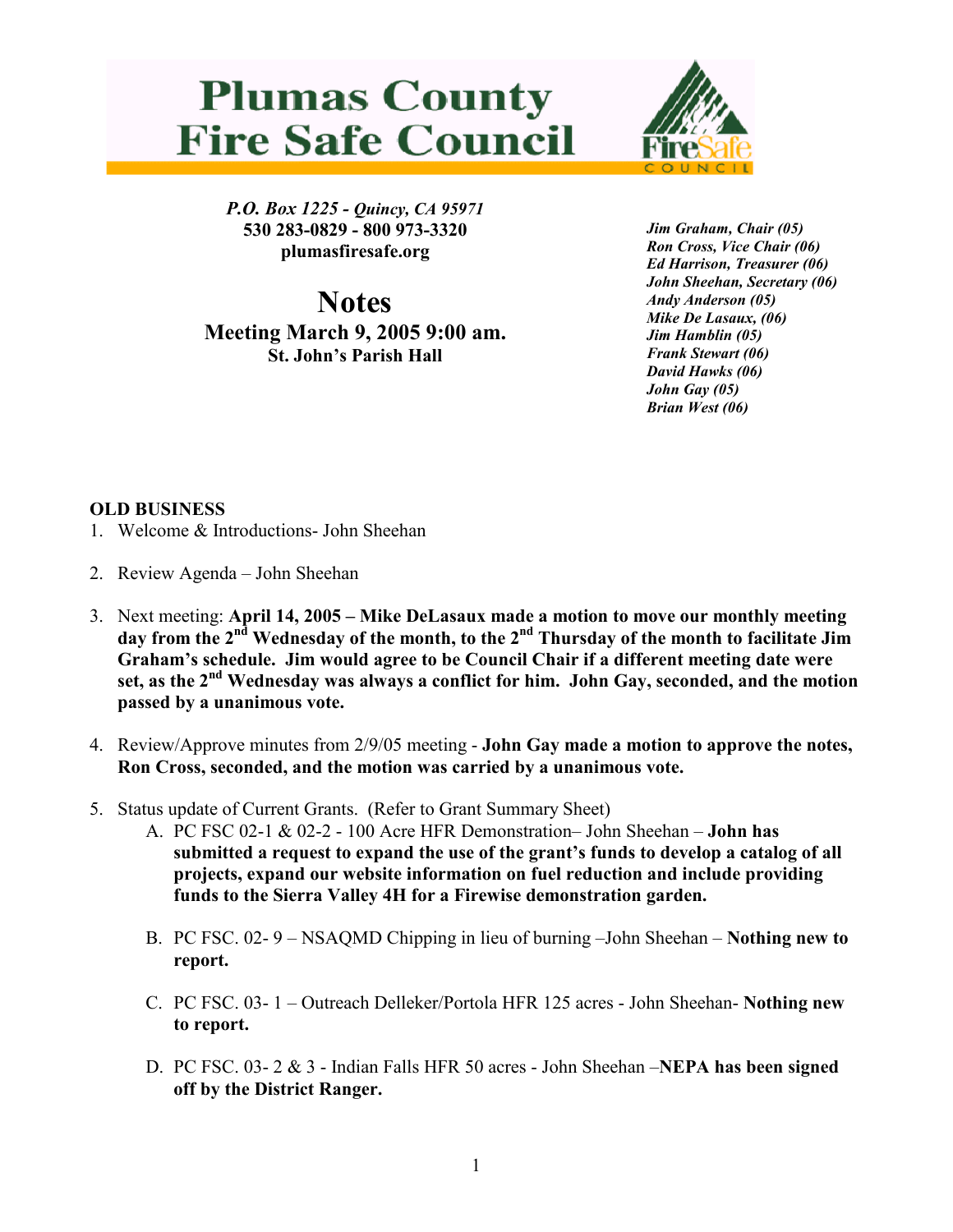- E. PC FSC. 03- 6 & 7 Cromberg HFR 350 acres John Sheehan NEPA complete to be mailed to PNF this week.
- F. PC FSC 03–8 & 14 Project Development, and Coordination John Sheehan Nothing new to report.
- G. PC FSC 03–9 & 04-9 Graeagle Fuelbreak THP 200 acres John Sheehan Nothing new to report.
- H. PC FSC 03-10 & 11 Quincy CSD HFR 17 acres John Sheehan In negotiations with a contractor to perform the work.
- I. PCFSC  $03 12 \& 13$  Elderly/Disabled Defensible Space John Sheehan Dick has started outreach efforts with the newspaper and radio this week.
- J. PCFSC 03-16 50 acres Hazardous Fuel Reduction –Delleker North John Sheehan 60 acres treated to date. The operator began treating 37 more acres this month. Depending on revenues generated an additional 15 acres may be treated.
- K. PCFSC 03-17 FSC Coordination CY04 John Sheehan 3 HFR RAC project grant proposals have been developed. Meeting agenda, notes and press releases have been prepared and distributed. A presentation of Wildland RX's Strategy & Assessment was presented to the Board of Supervisors in February. Work continued to finalizing the Community Fire Plan.
- L. PCFSC 04-1, 2,  $& 8$  C Road HFR John Sheehan NEPA pending, should be done in two weeks.
- M. PCFSC 04-3 & 10 Gold Mountain HFR John Sheehan Nothing new to report.
- N. PCFSC 04-4 & 12 Canyon Dam HFR Planning– John Sheehan Nothing new to report.
- O. PCFSC 04-6 County Stewardship Proposal John Sheehan Nothing new to report.
- P. PCFSC 04-7 & 11 Red Clover (Genesee) HFR– John Sheehan NEPA pending, should be done in two weeks.
- 6. Grants Pending John Sheehan The following projects are being developed or pending:
	- A. PC FSC Council Coordination Title III Title III request for Council Coordination activities has been submitted to the Board of Supervisors. We are awaiting their decision.
	- B. Greenhorn HFR Title III & Title II A Title III request for Planning has been submitted to the Board of Supervisors. We are awaiting their decision. A Title II Concept Paper was submitted to RAC on 3/8/05, for the treatment.
	- C. White Hawk HFR Title III, National Forest Foundation, CA FSC & Title II The National Forest Foundation, notified us that we may be eligible for their funding pending a full application. However, they may (Sheehan is checking) have a requirement that the cash match be sent to them up front. That would eliminate us from applying, as the cash match will come from the trees harvested. The CA